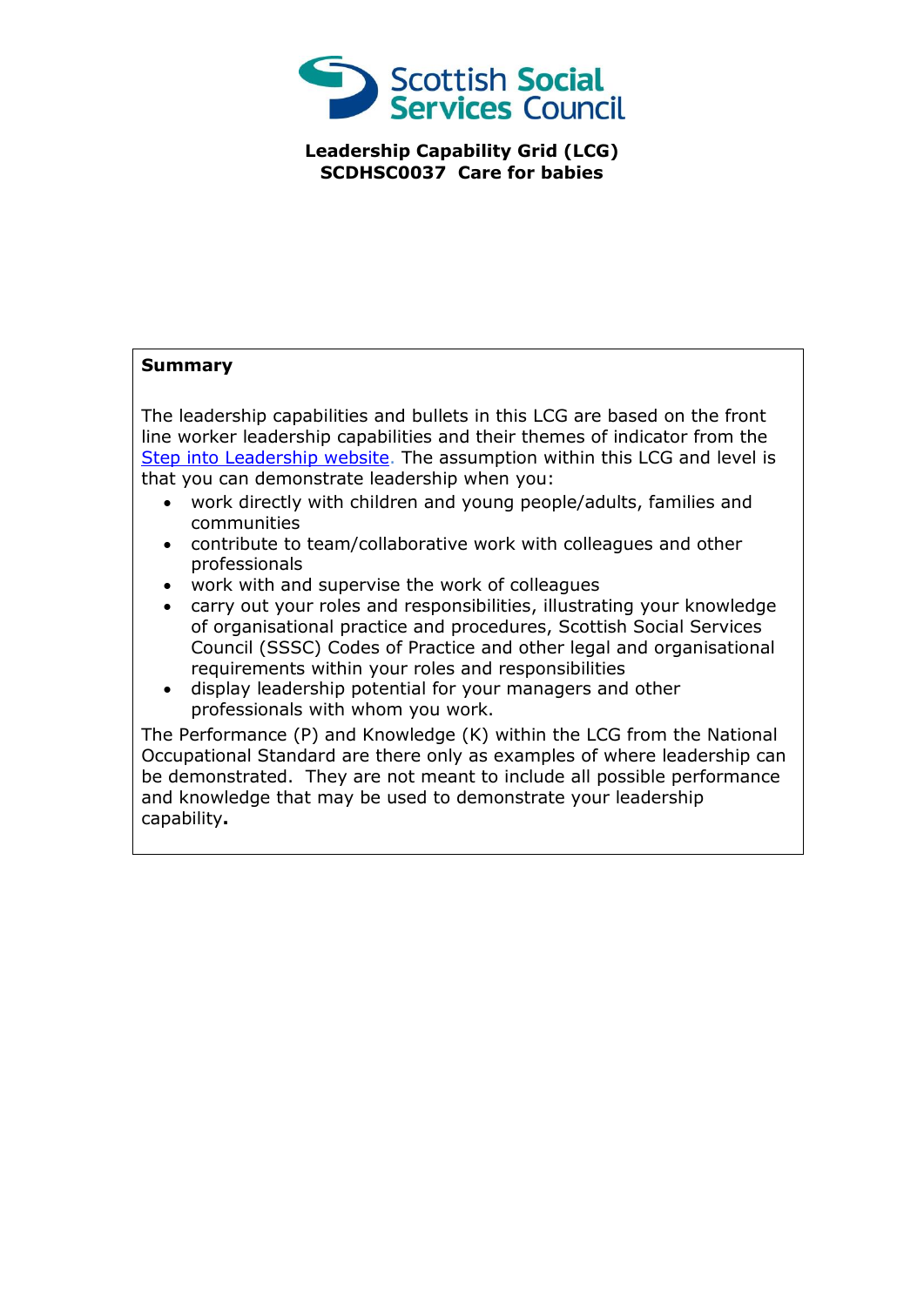

**Leadership Capability Grid (LCG) SCDHSC0037 Care for babies**

| Leadership<br>capabilities                 | When caring for babies you can demonstrate leadership capabilities<br>by:                                                                                                                                                                                                                                                                                                                                                                                                                                                                                                                                                                                                                                                                                                                                                                                                                             |
|--------------------------------------------|-------------------------------------------------------------------------------------------------------------------------------------------------------------------------------------------------------------------------------------------------------------------------------------------------------------------------------------------------------------------------------------------------------------------------------------------------------------------------------------------------------------------------------------------------------------------------------------------------------------------------------------------------------------------------------------------------------------------------------------------------------------------------------------------------------------------------------------------------------------------------------------------------------|
| <b>Vision</b>                              | Providing a vision for the babies with whom you work and your organisation<br>when you:<br>• See how best to make a difference when providing active support ( $P2-5$ ,<br>8-12, 16-22, 24-34, 36; K1-5, 11, 16, 24-25, 36-39, 41-49)<br>• Communicate and promote ownership of the vision when working with<br>babies (K1-5, 11, 16, 24-25, 36-39, 41-49), planning (P27, 30),<br>specialists (P38; K20), working with others (P2-5, 13-15, 25-27, 38) and<br>recording and reporting (P39-40)<br>• Promote social service values through active participation and<br>personalisation (P2-5, 8-12, 16-22, 24-34, 36; K1-5, 11, 13-19; 27, 29,<br>36-39, 41-49) and when working others (P2-5, 13-15, 25-27, 38)<br>• See the bigger picture when demonstrating knowledge and practice of<br>organisational, local and national policies and procedures (P40; K6, 8-9,<br>27-28, 33-36, 36-39, 41-49) |
| Self-<br>leadership                        | Displaying self-leadership when you:<br>• Demonstrate and adapt leadership when caring for babies (All $P$ ; K24)<br>Improve own leadership by seeking advice $(K20)$ and self reflection $(K26)$<br>Take intelligent risks when caring for babies (P13-22, 24, 28-29, 32-33,<br>36-37; K41-49)<br>Demonstrate and promote resilience (All P; K3, 4, 19, 39-49)<br>• Challenge discrimination and oppression $(K 1, 4, 31, 41-49)$                                                                                                                                                                                                                                                                                                                                                                                                                                                                    |
| <b>Motivating</b><br>and inspiring         | Motivating and inspiring others when you:<br>• Inspire people by personal example (P2-5, 8-15, 16-22, 24-34, 36, 38;<br>$K14-20, 39)$<br>• Recognise and value the contribution of others (P2-5, 8-15, 16-22, 24-34,<br>36, 38; K 9-10, 20, 39)<br>• Support the creation of a learning and performance culture (P2-3, 8, 12-<br>13, 21, 27-38; K16-20, 24, 37, 48)                                                                                                                                                                                                                                                                                                                                                                                                                                                                                                                                   |
| <b>Empowering</b>                          | Empowering people when you:<br>• Enable leadership at all levels (P2-5, 8-15, 16-22, 24-34, 36, 38; K8-9;<br>$16-20, 39-40$<br>• Support the creation of a knowledge and management culture ( $P2-3$ , 8,<br>12-13, 21, 27-38; K16-20, 26, 39-40)<br>• Promote professional autonomy (P2-3, 8, 12-13, 21, 27-38; K16-20, 24-<br>26)<br>Involve people in development and improvement (P2-3, 8, 12-13, 21, 27-<br>38; K16-20, 39-40)                                                                                                                                                                                                                                                                                                                                                                                                                                                                   |
| <b>Collaborating</b><br>and<br>influencing | Collaborating and influencing when you:<br>• Promote partnership working (P2-3, 8, 12-13, 21, 27-38; K11, 14-20, 39-<br>40)                                                                                                                                                                                                                                                                                                                                                                                                                                                                                                                                                                                                                                                                                                                                                                           |